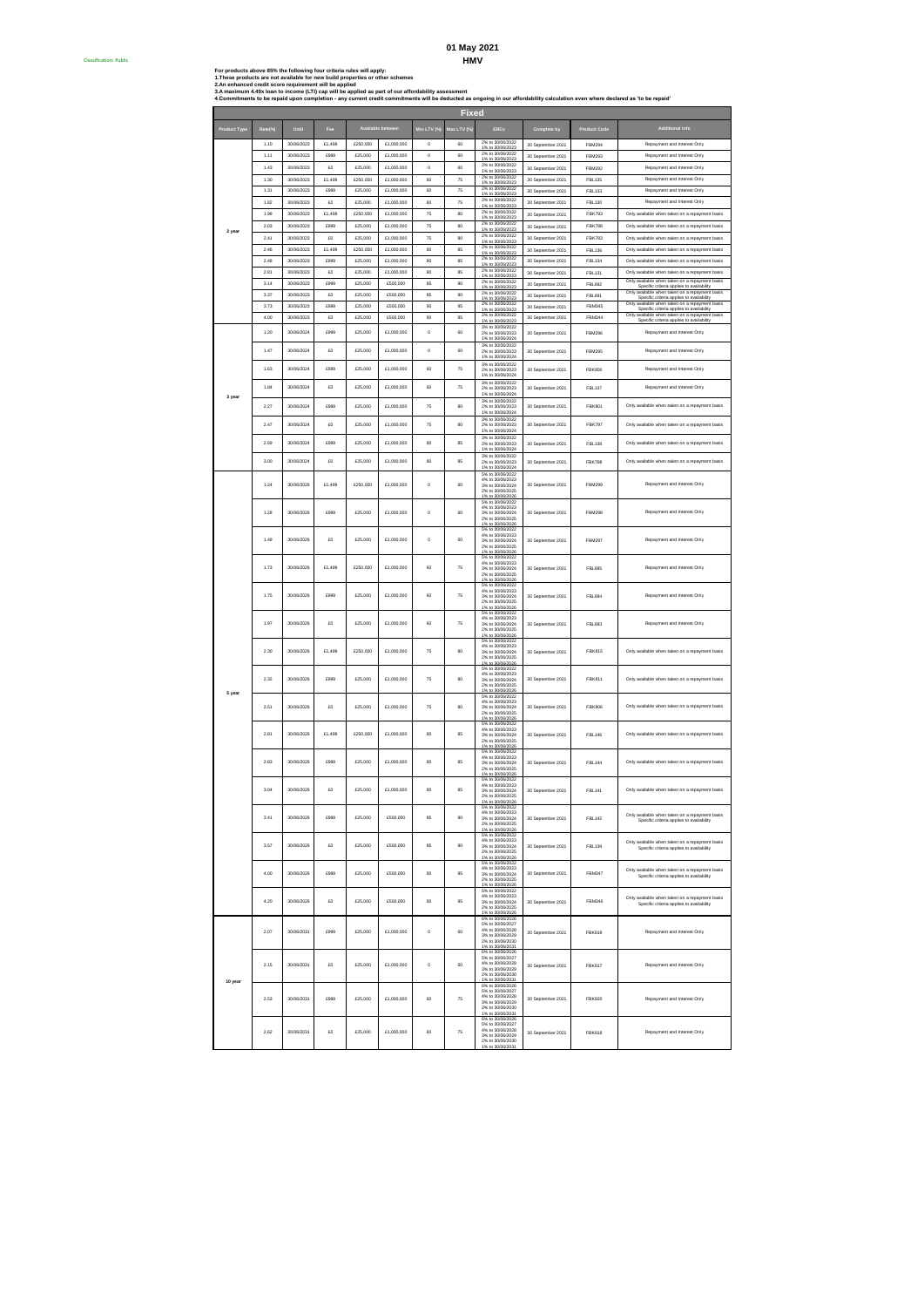ssification: Public

|        | 1 1 0 | 30/06/2023 | £1,499     | <b>£250,000</b> | £1,000,000  | $\Omega$      | m   | 1% to 30/06/2023                                         | 30 September 2021 | FBM302        | Repay<br>ment and Interest Only                                                             |
|--------|-------|------------|------------|-----------------|-------------|---------------|-----|----------------------------------------------------------|-------------------|---------------|---------------------------------------------------------------------------------------------|
|        | 1.11  | 30/06/2023 | £999       | £25,000         | £1,000,000  | $\mathfrak o$ | 60  | 2% to 30/06/2022<br>1% to 30/06/2023                     | 30 September 2021 | FBM301        | Repayment and Interest Only                                                                 |
|        | 1.43  | 30/06/2023 | $\epsilon$ | \$25,000        | £1,000,000  | $\circ$       | m   | 2% to 30/06/2022                                         |                   | <b>FBM300</b> | Repayment and Interest Only                                                                 |
|        |       |            |            |                 |             |               |     | to 30/06/202                                             | 30 September 2021 |               |                                                                                             |
|        | 1.30  | 30/06/2023 | £1,499     | £250,000        | £1,000,000  | 60            | 75  | 2% to 30/06/2022<br>1% to 30/06/2023                     | 30 September 2021 | FBL153        | Repayment and Interest Only                                                                 |
|        | 1.31  | 30/06/2023 | £999       | £25,000         | £1,000,000  | 60            | 75  | 2% to 30/06/2022                                         | 30 September 2021 | FBI 151       | Repayment and Interest Only                                                                 |
|        | 1.82  | 30/06/2023 | £O         | £25,000         | £1,000,000  | 60            | 75  |                                                          | 30 September 2021 | <b>FBL148</b> | Repayment and Interest Only                                                                 |
|        |       |            |            |                 |             |               |     | 1% to 30/06/2023<br>2% to 30/06/2022                     |                   |               |                                                                                             |
|        | 1.99  | 30/06/2023 | £1,499     | £250,000        | £1,000,000  | 75            | 80  | 1% to 30/06/2023                                         | 30 September 2021 | <b>FBK834</b> | Only available when taken on a repayment basis                                              |
|        | 2.03  | 30/06/2023 | £999       | £25,000         | £1,000,000  | 75            | 80  | 2% to 30/06/2022                                         | 30 September 2021 | <b>FBK829</b> | Only available when taken on a repayment basis                                              |
|        | 2.41  | 30/06/2023 | £O         | £25,000         | £1,000,000  | 75            | 80  | 1% to 30/06/2023<br>2% to 30/06/2022                     | 30 September 2021 | <b>FBK824</b> | Only available when taken on a repayment basis                                              |
|        |       |            |            |                 |             |               |     | 1% to 30/06/2023                                         |                   |               |                                                                                             |
|        | 2.46  | 30/06/2023 | £1,499     | £250,000        | £1,000,000  | 80            | 85  | 2% to 30/06/2022<br>1% to 30/06/2023                     | 30 September 2021 | <b>FBL154</b> | Only available when taken on a repayment basis                                              |
|        | 2.48  | 30/06/2023 | £999       | £25,000         | £1,000,000  | 80            | 85  | 2% to 30/06/2022<br>1% to 30/06/2023                     | 30 September 2021 | <b>FBL152</b> | Only available when taken on a repayment basis                                              |
|        | 2.81  | 30/06/2023 | £0         | £25,000         | £1,000,000  | 80            | 85  | 2% to 30/06/2022                                         | 30 September 2021 | <b>FBL149</b> | Only available when taken on a repayment basis                                              |
|        | 3.14  | 30/06/2023 | £999       | £25,000         | £500,000    | 85            | 90  | 1% to 30/06/2023<br>2% to 30/06/2023                     |                   |               | Only available when taken on a repayment basis                                              |
|        |       |            |            |                 |             |               |     | 1% to 30/06/2023                                         | 30 September 2021 | <b>FBL697</b> |                                                                                             |
|        | 3.37  | 30/06/2023 | £O         | £25,000         | £500,000    | 85            | 90  | 2% to 30/06/2022<br>1% to 30/06/2023                     | 30 September 2021 | <b>FBL696</b> | Only available when taken on a repayment basis                                              |
|        | 3.73  | 30/06/2023 | £999       | £25,000         | £500.000    | 90            | 95  | 2% to 30/06/2022<br>1% to 30/06/2023                     | 30 September 2021 | <b>FRM349</b> | Specific criteria applies to availability<br>wailable when taken on a repayment<br>Only     |
|        | 4.00  | 30/06/2023 | £o         | £25,000         | £500,000    | 90            | 95  | 2% to 30/06/2022                                         | 30 September 2021 | <b>FBM348</b> | Specific criteria applies to availability<br>Only available when taken on a repayment basis |
|        |       |            |            |                 |             |               |     | 1% to 30/06/2023                                         |                   |               | Specific criteria applies to availability                                                   |
|        | 1.20  | 30/06/2024 | £999       | £25,000         | £1,000,000  | $\mathsf 0$   | 60  | 3% to 30/06/2022<br>2% to 30/06/2023                     | 30 September 2021 | FBM304        | Repayment and Interest Only                                                                 |
|        |       |            |            |                 |             |               |     | 1% to 30/06/2024<br>3% to 30/06/2022                     |                   |               |                                                                                             |
|        | 1.47  | 30/06/2024 | £0         | £25,000         | £1,000,000  | $\circ$       | 60  | 2% to 30/06/2023<br>1% to 30/06/2023                     | 30 September 2021 | FBM303        | Repayment and Interest Only                                                                 |
|        |       |            |            |                 |             |               |     | 3% to 30/06/2022                                         |                   |               |                                                                                             |
|        | 1.63  | 30/06/2024 | £999       | £25,000         | £1,000,000  | 60            | 75  | 2% to 30/06/2023                                         | 30 September 2021 | <b>FBK841</b> | Repayment and Interest Only                                                                 |
|        |       |            |            |                 |             |               |     | 1% to 30/06/2024                                         |                   |               |                                                                                             |
|        | 1.84  | 30/06/2024 | 50         | £25,000         | £1,000,000  | en.           | 75  | 3% to 30/06/2022<br>2% to 30/06/2023                     | 30 September 2021 | <b>FBL155</b> | Repayment and Interest Only                                                                 |
|        |       |            |            |                 |             |               |     | 1% to 30/06/2024<br>3% to 30/06/2022                     |                   |               |                                                                                             |
|        | 2.27  | 30/06/2024 | £999       | £25,000         | £1,000,000  | 75            | 80  | 2% to 30/06/2023                                         | 30 September 2021 | <b>FBK842</b> | Only available when taken on a repayment basis                                              |
|        |       |            |            |                 |             |               |     | 1% to 30/06/202                                          |                   |               |                                                                                             |
|        | 2.47  | 30/06/2024 | £O         | £25,000         | £1,000,000  | 75            | 80  | 2% to 30/06/2023                                         | 30 September 2021 | <b>FBK838</b> | Only available when taken on a repayment basis                                              |
|        |       |            |            |                 |             |               |     | 1% to 30/06/2024<br>3% to 30/06/2022                     |                   |               |                                                                                             |
|        | 2.69  | 30/06/2024 | paga       | £25,000         | £1,000,000  | 80            | 85  | 2% to 30/06/2023                                         | 30 September 2021 | <b>FBL156</b> | Only available when taken on a repayment basis                                              |
|        |       |            |            |                 |             |               |     | 1% to 30/06/2024<br>3% to 30/06/2022                     |                   |               |                                                                                             |
|        | 3.00  | 30/06/2024 | 50         | £25,000         | \$1,000,000 | 80            | ss. | 2% to 30/06/2023                                         | 30 September 2021 | <b>FBK839</b> | Only available when taken on a repayment basis                                              |
|        |       |            |            |                 |             |               |     | to 30/06/20<br>5% to 30/06/2022                          |                   |               |                                                                                             |
|        | 1.24  | 30/06/2026 | £1,499     | \$250,000       | \$1,000,000 | $\theta$      | m   | 4% to 30/06/2023                                         |                   |               | Repayment and Interest Only                                                                 |
|        |       |            |            |                 |             |               |     | 3% to 30/06/2024<br>2% to 30/06/2024<br>2% to 30/06/2025 | 30 September 2021 | <b>FBM307</b> |                                                                                             |
|        |       |            |            |                 |             |               |     | 1% to 30/06/2026                                         |                   |               |                                                                                             |
|        |       |            |            |                 |             |               |     | 4% to 30/06/2023                                         |                   |               |                                                                                             |
|        | 1.28  | 30/06/2026 | £999       | £25,000         | £1,000,000  | $\circ$       | 60  | 3% to 30/06/2024<br>2% to 30/06/2024                     | 30 September 2021 | <b>FRM306</b> | Repayment and Interest Only                                                                 |
|        |       |            |            |                 |             |               |     | 1% to 30/06/202                                          |                   |               |                                                                                             |
|        |       |            |            |                 |             |               |     | 5% to 30/06/2022<br>4% to 30/06/2023                     |                   |               |                                                                                             |
|        | 1.49  | 30/06/2026 | £O         | £25,000         | £1,000,000  | $\circ$       | 60  | 3% to 30/06/2024                                         | 30 September 2021 | <b>FRM305</b> | Repayment and Interest Only                                                                 |
|        |       |            |            |                 |             |               |     | 2% to 30/06/2025<br>1% to 30/06/2026                     |                   |               |                                                                                             |
|        |       |            |            |                 |             |               |     | 5% to 30/06/2022                                         |                   |               |                                                                                             |
|        | 1.73  | 30/06/2026 | £1,499     | £250,000        | £1,000,000  | 60            | 75  | 4% to 30/06/2023<br>3% to 30/06/2024                     | 30 September 2021 | <b>FBL700</b> | Repayment and Interest Only                                                                 |
|        |       |            |            |                 |             |               |     | 2% to 30/06/2025                                         |                   |               |                                                                                             |
|        |       |            |            |                 |             |               |     | 1% to 30/06/2026<br>5% to 30/06/2022                     |                   |               |                                                                                             |
|        | 1.75  | 30/06/2026 | £999       | £25,000         | £1,000,000  | 60            | 75  | 4% to 30/06/2023                                         | 30 September 2021 | FRI 699       | Repayment and Interest Only                                                                 |
|        |       |            |            |                 |             |               |     | 3% to 30/06/2024<br>2% to 30/06/2024<br>2% to 30/06/2025 |                   |               |                                                                                             |
|        |       |            |            |                 |             |               |     | 1% to 30/06/20<br>5% to 30/06/2022                       |                   |               |                                                                                             |
|        |       |            |            |                 |             |               |     | 4% to 30/06/2023                                         |                   |               |                                                                                             |
|        | 1.97  | 30/06/2026 | £O         | £25,000         | £1,000,000  | 60            | 75  | 3% to 30/06/2024<br>2% to 30/06/2025                     | 30 Sentember 2021 | FRI 698       | Repayment and Interest Only                                                                 |
|        |       |            |            |                 |             |               |     | 1% to 30/06/202                                          |                   |               |                                                                                             |
|        |       |            |            |                 |             |               |     | 5% to 30/06/2022<br>4% to 30/06/2023                     |                   |               |                                                                                             |
|        | 2.30  | 30/06/2026 | £1,499     | £250,000        | £1,000,000  | 75            | 80  | 3% to 30/06/2024                                         | 30 September 2021 | <b>FBK856</b> | Only available when taken on a repayment basis                                              |
|        |       |            |            |                 |             |               |     | 2% to 30/06/2025<br>1% to 30/06/2026                     |                   |               |                                                                                             |
|        |       |            |            |                 |             |               |     | 5% to 30/06/2022                                         |                   |               |                                                                                             |
|        | 2.32  | 30/06/2026 | £999       | £25,000         | £1,000,000  | 75            | 80  | 4% to 30/06/2023<br>3% to 30/06/2024                     | 30 September 2021 | <b>FBK852</b> | Only available when taken on a repayment basis                                              |
|        |       |            |            |                 |             |               |     | 2% to 30/06/2025                                         |                   |               |                                                                                             |
| 5 year |       |            |            |                 |             |               |     | % to 30/06/20<br>5% to 30/06/2022                        |                   |               |                                                                                             |
|        | 2.51  | 30/06/2026 | £O         | £25,000         | £1,000,000  | 75            | 80  | 4% to 30/06/2023<br>3% to 30/06/2024                     | 30 September 2021 | <b>FBK847</b> | Only available when taken on a repayment basis                                              |
|        |       |            |            |                 |             |               |     | 2% to 30/06/2025                                         |                   |               |                                                                                             |
|        |       |            |            |                 |             |               |     | 1% to 30/06/202<br>5% to 30/06/2022                      |                   |               |                                                                                             |
|        |       |            |            |                 |             |               |     | 4% to 30/06/2023                                         |                   |               |                                                                                             |
|        | 2.81  | 30/06/2026 | £1,499     | £250,000        | £1,000,000  | 80            | 85  | 3% to 30/06/2024<br>2% to 30/06/2025                     | 30 September 2021 | FRI 164       | Only available when taken on a repayment basis                                              |
|        |       |            |            |                 |             |               |     | 1% to 30/06/2026                                         |                   |               |                                                                                             |
|        |       |            |            |                 |             |               |     | 5% to 30/06/2022<br>4% to 30/06/2023                     |                   |               |                                                                                             |
|        | 2.83  | 30/06/2026 | £999       | £25,000         | £1,000,000  | 80            | 85  | 3% to 30/06/2024<br>2% to 30/06/2025                     | 30 September 2021 | <b>FBL162</b> | Only available when taken on a repayment basis                                              |
|        |       |            |            |                 |             |               |     | 1% to 30/06/2026                                         |                   |               |                                                                                             |
|        |       |            |            |                 |             |               |     | 5% to 30/06/2022<br>4% to 30/06/2023                     |                   |               |                                                                                             |
|        | 3.04  | 30/06/2026 | £O         | £25,000         | £1,000,000  | 80            | 85  | 3% to 30/06/2024                                         | 30 September 2021 | <b>FBL159</b> | Only available when taken on a repay                                                        |
|        |       |            |            |                 |             |               |     | 2% to 30/06/2025<br>1% to 30/06/2026                     |                   |               |                                                                                             |
|        |       |            |            |                 |             |               |     | 5% to 30/06/2022                                         |                   |               |                                                                                             |
|        |       |            |            |                 |             |               |     | 4% to 30/06/2023                                         |                   |               | Only available when taken on a repayment basis                                              |
|        | 3.41  | 30/06/2026 | £999       | £25,000         | £500,000    | 85            | 90  | 3% to 30/06/2024<br>2% to 30/06/2025                     | 30 September 2021 | <b>FBL160</b> | Specific criteria applies to availability                                                   |
|        |       |            |            |                 |             |               |     | % to 30/06/202<br>% to 30/06/202                         |                   |               |                                                                                             |
|        |       |            |            |                 |             |               |     | 4% to 30/06/2023                                         |                   |               | ailable when taken on a repayment basis<br>Only av                                          |
|        | 3.57  | 30/06/2026 | £O         | £25,000         | £500,000    | 85            | 90  | 3% to 30/06/2024<br>2% to 30/06/2025                     | 30 September 2021 | <b>FBL157</b> | Specific criteria applies to availability                                                   |
|        |       |            |            |                 |             |               |     | % to 30/06/2026                                          |                   |               |                                                                                             |
|        |       |            |            |                 |             |               |     | 5% to 30/06/2022<br>4% to 30/06/2023                     |                   |               | ailable when taken on a repayment basis<br>Only av                                          |
|        | 4.00  | 30/06/2026 | £999       | £25,000         | £500,000    | 90            | 95  | 3% to 30/06/2024<br>2% to 30/06/2025                     | 30 September 2021 | FBM351        | Specific criteria applies to availability                                                   |
|        |       |            |            |                 |             |               |     | % to 30/06/2026                                          |                   |               |                                                                                             |
|        |       |            |            |                 |             |               |     | 5% to 30/06/2022<br>4% to 30/06/2023                     |                   |               |                                                                                             |
|        | 4.20  | 30/06/2026 | £O         | £25,000         | £500,000    | 90            | 95  | 3% to 30/06/2024                                         | 30 September 2021 | FBM350        | Only available when taken on a repayment basis<br>Specific criteria applies to availability |
|        |       |            |            |                 |             |               |     | 2% to 30/06/2025                                         |                   |               |                                                                                             |

# **Large Loans HMV & FTB These products are not available to Retirement Home plan or Consent to Lease customers**

|                     | Interest Only available up to 75% LTV |            |            |            |                   |          |                         |                                                                                                  |                   |                     |                                                                 |  |  |  |  |
|---------------------|---------------------------------------|------------|------------|------------|-------------------|----------|-------------------------|--------------------------------------------------------------------------------------------------|-------------------|---------------------|-----------------------------------------------------------------|--|--|--|--|
|                     | <b>Fixed</b>                          |            |            |            |                   |          |                         |                                                                                                  |                   |                     |                                                                 |  |  |  |  |
| <b>Product Type</b> | Rate(%)                               | Until      | <b>Fee</b> |            | Available between |          | Min LTV (%) Max LTV (%) | <b>ERCs</b>                                                                                      | Complete by       | <b>Product Code</b> | <b>Additional Info</b>                                          |  |  |  |  |
|                     | 1.17                                  | 30/06/2023 | £1,499     | £1,000,000 | £5,000,000        | $\Omega$ | 60                      | 2% to 30/06/2022<br>1% to 30/06/2023                                                             | 30 September 2021 | <b>FBM354</b>       | Repayment and Interest Only                                     |  |  |  |  |
| 2 year              | 2.40                                  | 30/06/2023 | £1,499     | £1,000,000 | £5,000,000        | 60       | 70                      | 2% to 30/06/2022<br>1% to 30/06/2023                                                             | 30 September 2021 | <b>FBL004</b>       | Repayment and Interest Only                                     |  |  |  |  |
|                     | 2.75                                  | 30/06/2023 | £1,499     | £1,000,000 | £2,000.000        | 70       | 80                      | 2% to 30/06/2022<br>1% to 30/06/2023                                                             | 30 September 2021 | <b>FBL002</b>       | Repayment and Interest Only<br>Interest only available <75% LTV |  |  |  |  |
| 5 year              | 1.28                                  | 30/06/2026 | £1,499     | £1,000,000 | £5,000,000        | $\Omega$ | en.                     | 5% to 30/06/2022<br>4% to 30/06/2023<br>3% to 30/06/2024<br>2% to 30/06/2025<br>1% to 30/06/2026 | 30 September 2021 | FBM355              | Repayment and Interest Only                                     |  |  |  |  |
|                     | 3.32                                  | 30/06/2026 | £1,499     | £1,000,000 | £5,000,000        | 60       | 70                      | 5% to 30/06/2022<br>4% to 30/06/2023<br>3% to 30/06/2024<br>2% to 30/06/2025<br>1% to 30/06/2026 | 30 September 2021 | <b>FBL006</b>       | Repayment and Interest Only                                     |  |  |  |  |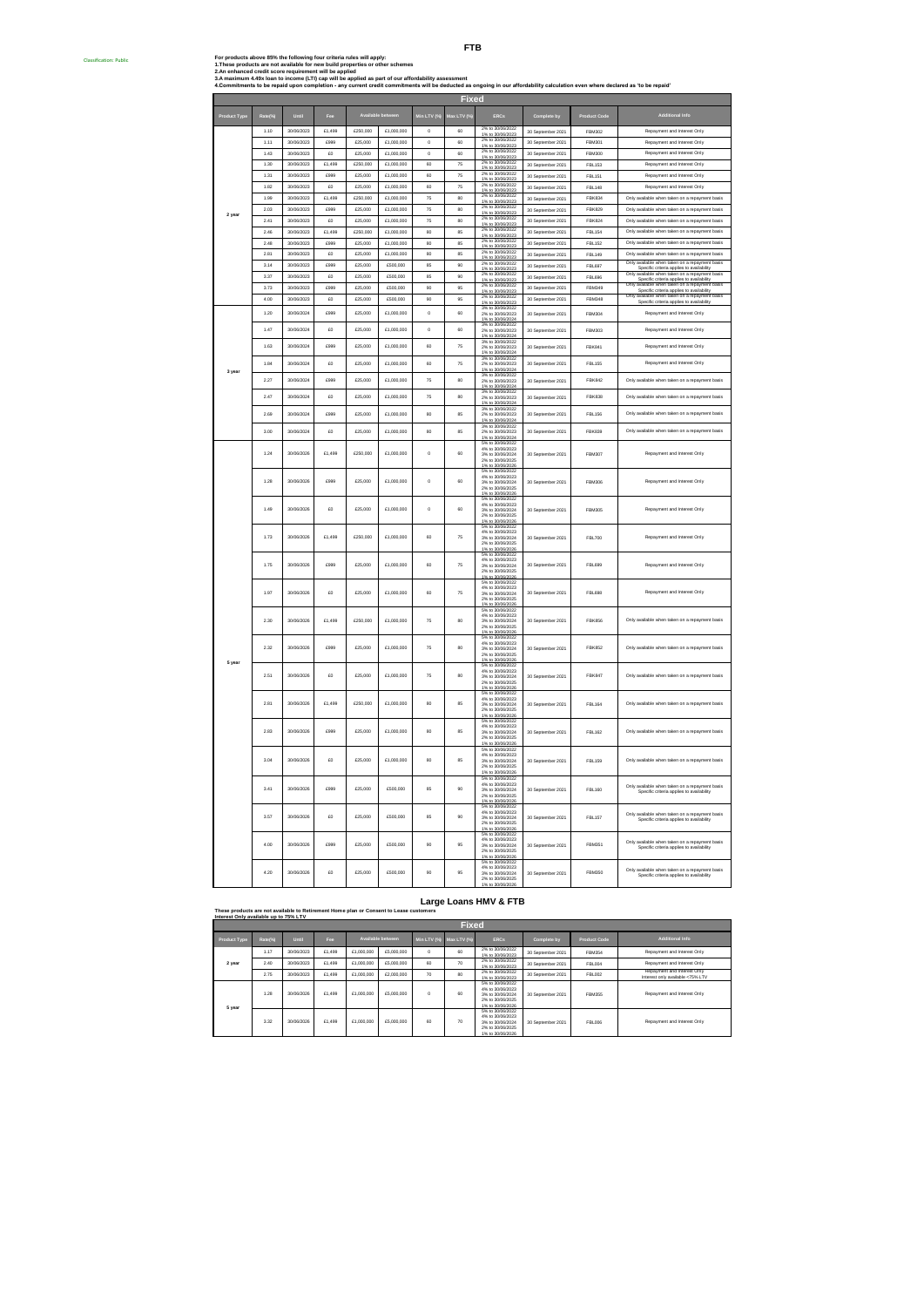**New Build HMV**

| <b>Classification: Public</b> | New Build HMV<br>These products are only available for New Build houses/bungalows/flats. They are not available for conversions or renovations between 80-85% LTV |         |            |      |         |                   |              |                 |                                                                                                  |               |                     |                                                                        |  |  |
|-------------------------------|-------------------------------------------------------------------------------------------------------------------------------------------------------------------|---------|------------|------|---------|-------------------|--------------|-----------------|--------------------------------------------------------------------------------------------------|---------------|---------------------|------------------------------------------------------------------------|--|--|
|                               |                                                                                                                                                                   |         |            |      |         |                   |              | Fixed           |                                                                                                  |               |                     |                                                                        |  |  |
|                               | <b>Product Type</b>                                                                                                                                               | Rate(%) | Until      | Fee  |         | Available between | Min LTV (%)  | Aax LTV (%      | <b>ERCs</b>                                                                                      | Complete by   | <b>Product Code</b> | <b>Additional Info</b>                                                 |  |  |
|                               |                                                                                                                                                                   | 1.31    | 30/06/2023 | 6999 | £25,000 | £1,000,000        | $\circ$      | 60              | 2% to 30/06/2022<br>1% to 30/06/2023                                                             | 31 March 2022 | FBM309              | New Build Cases Only<br>Repayment and Interest Only                    |  |  |
|                               |                                                                                                                                                                   | 1.63    | 30/06/2023 | £O   | £25,000 | £1,000,000        | $\mathsf{o}$ | 60              | 2% to 30/06/2022<br>1% to 30/06/2023                                                             | 31 March 2022 | FBM308              | New Build Cases Only<br>Repayment and Interest Only                    |  |  |
|                               |                                                                                                                                                                   | 1.51    | 30/06/2023 | £999 | £25,000 | £1,000,000        | 60           | 75              | 2% to 30/06/2022<br>1% to 30/06/2023                                                             | 31 March 2022 | <b>FBI 167</b>      | New Build Cases Only<br>Repayment and Interest Only                    |  |  |
|                               | 2 year                                                                                                                                                            | 2.02    | 30/06/2023 | £O   | £25,000 | £1,000,000        | 60           | 75              | 2% to 30/06/2022<br>1% to 30/06/2023                                                             | 31 March 2022 | <b>FBL165</b>       | New Build Cases Only<br>Repayment and Interest Only                    |  |  |
|                               |                                                                                                                                                                   | 2.23    | 30/06/2023 | £999 | £25,000 | £1,000,000        | 75           | 80              | 2% to 30/06/2022<br>1% to 30/06/2023                                                             | 31 March 2022 | <b>FBK864</b>       | New Build Cases Only<br>Only available when taken on a repayment basis |  |  |
|                               |                                                                                                                                                                   | 2.61    | 30/06/2023 | 50   | £25,000 | £1,000,000        | 75           | 80 <sub>1</sub> | 2% to 30/06/2022<br>1% to 30/06/2023                                                             | 31 March 2022 | <b>FRK860</b>       | New Build Cases Only<br>Only available when taken on a repayment basis |  |  |
|                               |                                                                                                                                                                   | 2.68    | 30/06/2023 | £999 | £25,000 | £1,000,000        | 80           | 85              | 2% to 30/06/2022<br>1% to 30/06/2023                                                             | 31 March 2022 | FBI 168             | New Build Cases Only<br>Only available when taken on a repayment basis |  |  |
|                               |                                                                                                                                                                   | 3.01    | 30/06/2023 | £O   | £25,000 | £1,000,000        | 80           | 85              | 2% to 30/06/2022<br>1% to 30/06/2023                                                             | 31 March 2022 | <b>FBL166</b>       | New Build Cases Only<br>Only available when taken on a repayment basis |  |  |
|                               |                                                                                                                                                                   | 1.40    | 30/06/2024 | 6999 | £25,000 | £1,000,000        | $\alpha$     | m               | 3% to 30/06/2022<br>2% to 30/06/2023<br>1% to 30/06/2024<br>3% to 30/06/2022                     | 31 March 2022 | FBM311              | New Build Cases Only<br>Repayment and Interest Only                    |  |  |
|                               |                                                                                                                                                                   | 1.67    | 30/06/2024 | £O   | £25,000 | £1,000,000        | $\circ$      | 60              | 2% to 30/06/2023<br>1% to 30/06/2024<br>3% to 30/06/2022                                         | 31 March 2022 | FRM310              | New Build Cases Only<br>Repayment and Interest Only                    |  |  |
|                               |                                                                                                                                                                   | 1.83    | 30/06/2024 | £999 | £25,000 | £1,000,000        | 60           | 75              | 2% to 30/06/2023<br>1% to 30/06/2024<br>3% to 30/06/2022                                         | 31 March 2022 | FRK871              | New Build Cases Only<br>Repayment and Interest Only                    |  |  |
|                               | 3 year                                                                                                                                                            | 2.04    | 30/06/2024 | £0   | £25,000 | £1,000,000        | 60           | 75              | 2% to 30/06/2023<br>1% to 30/06/2024<br>3% to 30/06/2022                                         | 31 March 2022 | FBL169              | New Build Cases Only<br>Repayment and Interest Only                    |  |  |
|                               |                                                                                                                                                                   | 2.47    | 30/06/2024 | 6999 | £25,000 | £1,000,000        | 75           | 80 <sub>1</sub> | 2% to 30/06/2023<br>1% to 30/06/2024                                                             | 31 March 2022 | FRK872              | New Build Cases Only<br>Only available when taken on a repayment basis |  |  |
|                               |                                                                                                                                                                   | 2.67    | 30/06/2024 | £O   | £25,000 | £1,000,000        | 75           | 80              | 3% to 30/06/2022<br>2% to 30/06/2023<br>1% to 30/06/2024                                         | 31 March 2022 | <b>FBK868</b>       | New Build Cases Only<br>Only available when taken on a repayment basis |  |  |
|                               |                                                                                                                                                                   | 2.89    | 30/06/2024 | £999 | £25,000 | £1,000,000        | 80           | 85              | 3% to 30/06/2022<br>2% to 30/06/2023<br>1% to 30/06/2024                                         | 31 March 2022 | <b>FBL170</b>       | New Build Cases Only<br>Only available when taken on a repayment basis |  |  |
|                               |                                                                                                                                                                   | 3.20    | 30/06/2024 | 50   | £25,000 | £1,000,000        | 80           | 85              | 3% to 30/06/2022<br>2% to 30/06/2023<br>1% to 30/06/2024<br>5% to 30/06/2022                     | 31 March 2022 | <b>FBK869</b>       | New Build Cases Only<br>Only available when taken on a repayment basis |  |  |
|                               |                                                                                                                                                                   | 1.48    | 30/06/2026 | £999 | £25,000 | £1,000,000        | $\mathsf{o}$ | 60              | 4% to 30/06/2023<br>3% to 30/06/2024<br>2% to 30/06/2025<br>1% to 30/06/2026                     | 31 March 2022 | <b>FBM313</b>       | New Build Cases Only<br>Repayment and Interest Only                    |  |  |
|                               |                                                                                                                                                                   | 1.69    | 30/06/2026 | £O   | £25,000 | £1,000,000        | $\mathsf{o}$ | 60              | 5% to 30/06/2022<br>4% to 30/08/2023<br>3% to 30/06/2024<br>2% to 30/06/2025<br>1% to 30/06/2026 | 31 March 2022 | FBM312              | New Build Cases Only<br>Repayment and Interest Only                    |  |  |
|                               |                                                                                                                                                                   | 1.95    | 30/06/2026 | £999 | £25,000 | £1,000,000        | 60           | 75              | 5% to 30/06/2022<br>4% to 30/08/2023<br>3% to 30/06/2024<br>2% to 30/06/2025<br>1% to 30/06/2026 | 31 March 2022 | FBL702              | New Build Cases Only<br>Repayment and Interest Only                    |  |  |
|                               | 5 year                                                                                                                                                            | 2.17    | 30/06/2026 | £O   | £25,000 | £1,000,000        | 60           | 75              | 5% to 30/06/2022<br>4% to 30/06/2023<br>3% to 30/06/2024<br>2% to 30/06/2025<br>1% to 30/06/2026 | 31 March 2022 | <b>FBL701</b>       | New Build Cases Only<br>Repayment and Interest Only                    |  |  |
|                               |                                                                                                                                                                   | 2.52    | 30/06/2026 | 6999 | £25,000 | £1,000,000        | 75           | 80              | 5% to 30/06/2022<br>4% to 30/06/2023<br>3% to 30/06/2024<br>2% to 30/06/2025<br>1% to 30/06/2026 | 31 March 2022 | <b>FBK880</b>       | New Build Cases Only<br>Only available when taken on a repayment basis |  |  |
|                               |                                                                                                                                                                   | 2.71    | 30/06/2026 | £O   | £25,000 | £1,000,000        | 75           | 80              | 5% to 30/06/2022<br>4% to 30/06/2023<br>3% to 30/06/2024<br>2% to 30/06/2025<br>1% to 30/06/2026 | 31 March 2022 | <b>FBK876</b>       | New Build Cases Only<br>Only available when taken on a repayment basis |  |  |
|                               |                                                                                                                                                                   | 3.03    | 30/06/2026 | £999 | £25,000 | £1,000,000        | 80           | 85              | 5% to 30/06/2022<br>4% to 30/06/2023<br>3% to 30/06/2024<br>2% to 30/06/2025<br>1% to 30/06/2026 | 31 March 2022 | <b>FBL174</b>       | New Build Cases Only<br>Only available when taken on a repayment basis |  |  |
|                               |                                                                                                                                                                   | 3.24    | 30/06/2026 | £0   | £25,000 | £1,000,000        | 80           | 85              | 5% to 30/06/2022<br>4% to 30/08/2023<br>3% to 30/06/2024<br>2% to 30/06/2025<br>1% to 30/06/2026 | 31 March 2022 | FBI 172             | New Build Cases Only<br>Only available when taken on a repayment basis |  |  |

**New Build FTB**

|                     | These products are only available for New Build houses/bungalows/flats. They are not available for conversions or renovations between 80-85% LTV<br>Fixed |            |      |         |                   |              |            |                                                                                                  |               |                     |                                                                        |  |  |
|---------------------|-----------------------------------------------------------------------------------------------------------------------------------------------------------|------------|------|---------|-------------------|--------------|------------|--------------------------------------------------------------------------------------------------|---------------|---------------------|------------------------------------------------------------------------|--|--|
|                     |                                                                                                                                                           | Until      | Fee  |         | Available between | Min LTV (%)  | Max LTV (% | <b>ERCs</b>                                                                                      |               |                     | <b>Additional Info</b>                                                 |  |  |
| <b>Product Type</b> | Rate(%)                                                                                                                                                   |            |      |         |                   |              |            | 2% to 30/08/2022                                                                                 | Complete by   | <b>Product Code</b> | New Build Cases Only                                                   |  |  |
|                     | 1.31                                                                                                                                                      | 30/06/2023 | 6999 | £25,000 | £1,000,000        | $\circ$      | 60         | 1% to 30/06/2023                                                                                 | 31 March 2022 | FBM315              | Repayment and Interest Only<br>New Build Cases Only                    |  |  |
|                     | 1.63                                                                                                                                                      | 30/06/2023 | £O   | £25,000 | £1,000,000        | $\circ$      | 60         | 2% to 30/08/2022<br>1% to 30/06/2023                                                             | 31 March 2022 | FBM314              | Repayment and Interest Only                                            |  |  |
|                     | 1.51                                                                                                                                                      | 30/06/2023 | £999 | £25,000 | £1,000,000        | 60           | 75         | 2% to 30/06/2022<br>1% to 30/06/2023                                                             | 31 March 2022 | <b>FBI 177</b>      | New Build Cases Only<br>Repayment and Interest Only                    |  |  |
| 2 year              | 200                                                                                                                                                       | 30/06/2023 | £O   | £25,000 | £1,000,000        | 60           | 75         | 2% to 30/06/2022<br>1% to 30/06/2023                                                             | 31 March 2022 | <b>FBL175</b>       | New Build Cases Only<br>Repayment and Interest Only                    |  |  |
|                     | 223                                                                                                                                                       | 30/06/2023 | 6999 | £25,000 | \$1,000,000       | 76           | 80         | 2% to 30/06/2022<br>1% to 30/06/2023                                                             | 31 March 2022 | <b>FRKRRR</b>       | New Build Cases Only<br>Only available when taken on a repayment basis |  |  |
|                     | 2.61                                                                                                                                                      | 30/06/2023 | £0   | £25,000 | £1,000,000        | 75           | 80         | 2% to 30/06/2022<br>1% to 30/06/2023                                                             | 31 March 2022 | <b>FRKRR4</b>       | New Build Cases Only<br>Only available when taken on a repayment basis |  |  |
|                     | 2.68                                                                                                                                                      | 30/06/2023 | 6999 | £25,000 | £1,000,000        | 80           | 85         | 2% to 30/08/2022<br>1% to 30/06/2023                                                             | 31 March 2022 | <b>FBL178</b>       | New Build Cases Only<br>Only available when taken on a repayment basis |  |  |
|                     | 3.01                                                                                                                                                      | 30/06/2023 | £0   | £25,000 | £1,000,000        | 80           | 85         | 2% to 30/06/2022<br>1% to 30/06/2023                                                             | 31 March 2022 | <b>FBL176</b>       | New Build Cases Only<br>Only available when taken on a repayment basis |  |  |
|                     | 1.40                                                                                                                                                      | 30/06/2024 | 6999 | £25,000 | £1,000,000        | $\circ$      | 60         | 3% to 30/06/2022<br>2% to 30/06/2023<br>1% to 30/06/2024                                         | 31 March 2022 | <b>FBM317</b>       | New Build Cases Only<br>Repayment and Interest Only                    |  |  |
|                     | 1.67                                                                                                                                                      | 30/06/2024 | £0   | £25,000 | £1,000,000        | $\mathsf{o}$ | 60         | 3% to 30/06/2022<br>2% to 30/06/2023<br>1% to 30/06/2024                                         | 31 March 2022 | FBM316              | New Build Cases Only<br>Repayment and Interest Only                    |  |  |
|                     | 1.83                                                                                                                                                      | 30/06/2024 | 6999 | £25,000 | \$1,000,000       | RΩ           | 76         | 3% to 30/06/2022<br>2% to 30/06/2023<br>1% to 30/06/2024                                         | 31 March 2022 | <b>FBK895</b>       | New Build Cases Only<br>Repayment and Interest Only                    |  |  |
| 3 year              | 2.04                                                                                                                                                      | 30/06/2024 | £O   | £25,000 | £1,000,000        | 60           | 75         | 3% to 30/06/2022<br>2% to 30/06/2023<br>1% to 30/06/2024                                         | 31 March 2022 | <b>FBL179</b>       | New Build Cases Only<br>Repayment and Interest Only                    |  |  |
|                     | 2.47                                                                                                                                                      | 30/06/2024 | £999 | £25,000 | £1,000,000        | 75           | 80         | 3% to 30/06/2022<br>2% to 30/06/2023<br>1% to 30/06/2024                                         | 31 March 2022 | <b>FBK896</b>       | New Build Cases Only<br>Only available when taken on a repayment basis |  |  |
|                     | 2.67                                                                                                                                                      | 30/06/2024 | 50   | £25,000 | £1,000,000        | 75           | 80         | 3% to 30/06/2022<br>2% to 30/06/2023<br>1% to 30/06/2024                                         | 31 March 2022 | FRK892              | New Build Cases Only<br>Only available when taken on a repayment basis |  |  |
|                     | 2.89                                                                                                                                                      | 30/06/2024 | £999 | £25,000 | £1,000,000        | 80           | 85         | 3% to 30/06/2022<br>2% to 30/06/2023<br>1% to 30/06/2024                                         | 31 March 2022 | <b>FRI 180</b>      | New Build Cases Only<br>Only available when taken on a repayment basis |  |  |
|                     | 3.20                                                                                                                                                      | 30/06/2024 | £O   | £25,000 | £1,000,000        | 80           | 85         | 3% to 30/06/2022<br>2% to 30/06/2023<br>1% to 30/06/2024                                         | 31 March 2022 | <b>FRK893</b>       | New Build Cases Only<br>Only available when taken on a repayment basis |  |  |
|                     | 1.48                                                                                                                                                      | 30/06/2026 | 6999 | £25,000 | £1,000,000        | $\theta$     | m          | 5% to 30/06/2022<br>4% to 30/06/2023<br>3% to 30/06/2024<br>2% to 30/06/2025<br>1% to 30/06/2026 | 31 March 2022 | FRM319              | New Build Cases Only<br>Repayment and Interest Only                    |  |  |
|                     | 1.69                                                                                                                                                      | 30/06/2026 | £O   | £25,000 | £1,000,000        | $\mathbb O$  | 60         | 5% to 30/06/2022<br>4% to 30/08/2023<br>3% to 30/06/2024<br>2% to 30/06/2025<br>1% to 30/06/2026 | 31 March 2022 | FRM318              | New Build Cases Only<br>Repayment and Interest Only                    |  |  |
|                     | 1.95                                                                                                                                                      | 30/06/2026 | 6999 | £25,000 | £1,000,000        | 60           | 75         | 5% to 30/06/2022<br>4% to 30/06/2023<br>3% to 30/06/2024<br>2% to 30/06/2025<br>1% to 30/06/2026 | 31 March 2022 | <b>FBL704</b>       | New Build Cases Only<br>Repayment and Interest Only                    |  |  |
| 5 year              | 2.17                                                                                                                                                      | 30/06/2026 | £O   | £25,000 | £1,000,000        | 60           | 75         | 5% to 30/06/2022<br>4% to 30/06/2023<br>3% to 30/06/2024<br>2% to 30/06/2025<br>1% to 30/06/2026 | 31 March 2022 | <b>FBL703</b>       | New Build Cases Only<br>Repayment and Interest Only                    |  |  |
|                     | 250                                                                                                                                                       | 30/06/2026 | £999 | £25,000 | £1,000,000        | 75           | 80         | 5% to 30/06/2022<br>4% to 30/08/2023<br>3% to 30/06/2024<br>2% to 30/06/2025<br>1% to 30/06/2026 | 31 March 2022 | <b>FBK904</b>       | New Build Cases Only<br>Only available when taken on a repayment basis |  |  |
|                     | 2.71                                                                                                                                                      | 30/06/2026 | £O   | £25,000 | £1,000,000        | 75           | 80         | 5% to 30/06/2022<br>4% to 30/06/2023<br>3% to 30/06/2024<br>2% to 30/06/2025<br>1% to 30/06/2026 | 31 March 2022 | <b>FBK900</b>       | New Build Cases Only<br>Only available when taken on a repayment basis |  |  |
|                     | 3.03                                                                                                                                                      | 30/06/2026 | 6999 | £25,000 | £1,000,000        | 80           | 85         | 5% to 30/06/2022<br>4% to 30/06/2023<br>3% to 30/06/2024<br>2% to 30/06/2025<br>1% to 30/06/2026 | 31 March 2022 | <b>FBL184</b>       | New Build Cases Only<br>Only available when taken on a repayment basis |  |  |
|                     | 3.24                                                                                                                                                      | 30/06/2026 | £O   | £25,000 | £1,000,000        | 80           | 85         | 5% to 30/06/2022<br>4% to 30/06/2023<br>3% to 30/06/2024<br>2% to 30/06/2025<br>1% to 30/06/2026 | 31 March 2022 | <b>FRI 182</b>      | New Build Cases Only<br>Only available when taken on a repayment basis |  |  |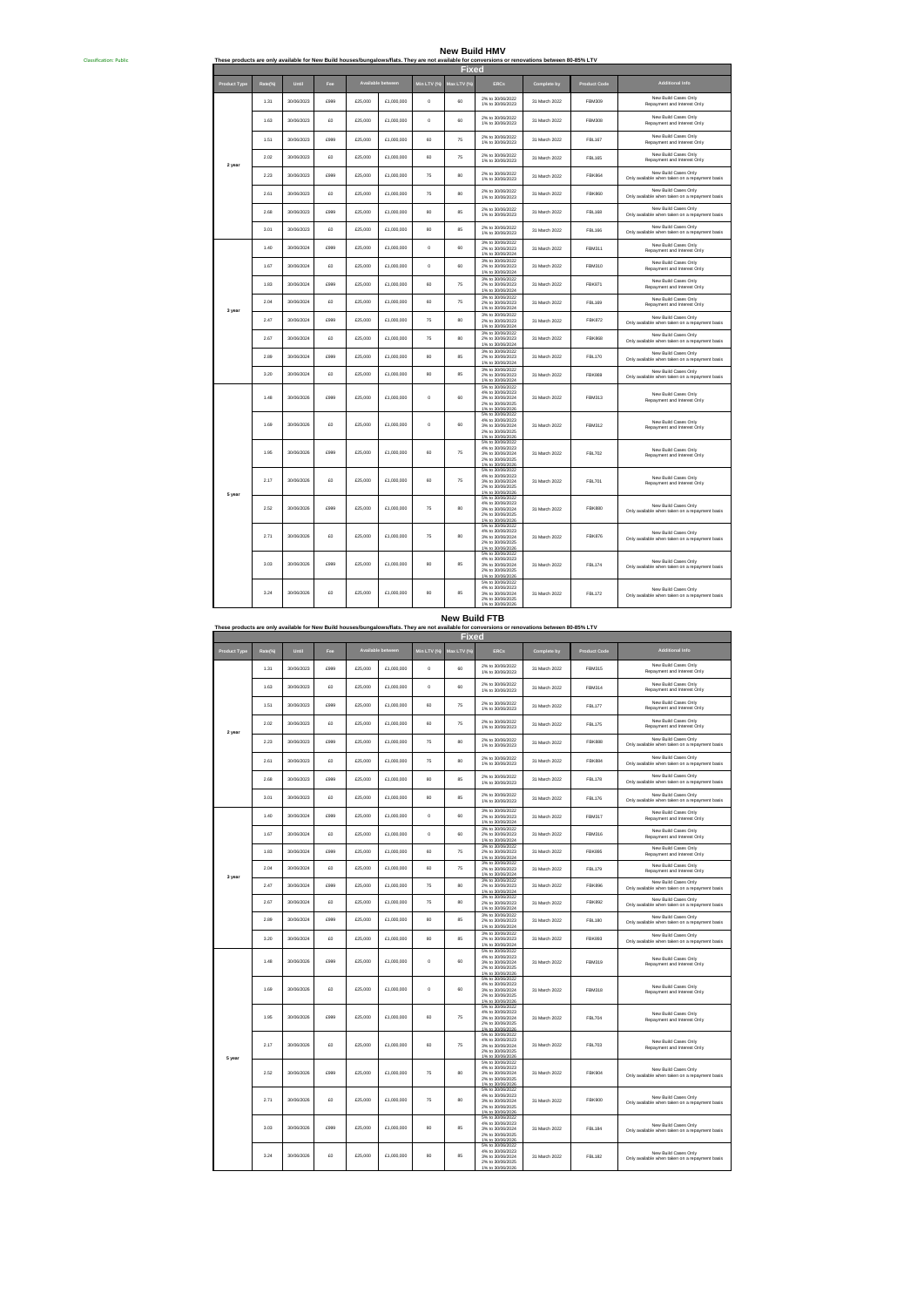## **REM 01 May 2021**

Classification: Public #

|                     |         |            |        |                     |            |             | <b>Fixed</b> |                                                                                                                      | Where products include 'no conveyancing' in additional info we only provide a no charge property assessment as part of the service and no free conveyancing option |                     | For remortgage service products we pay our legal fees or your customer can arrange their own conveyancer and pay their own fees, and there is also no charge for a property assessment. |
|---------------------|---------|------------|--------|---------------------|------------|-------------|--------------|----------------------------------------------------------------------------------------------------------------------|--------------------------------------------------------------------------------------------------------------------------------------------------------------------|---------------------|-----------------------------------------------------------------------------------------------------------------------------------------------------------------------------------------|
|                     |         |            |        |                     |            |             |              |                                                                                                                      | Remortgage and Remortgage use own conveyancer                                                                                                                      |                     |                                                                                                                                                                                         |
| <b>Product Type</b> | Rate(%) | Until      | Fee    | <b>Available be</b> |            | Min LTV (%) | Max LTV (%)  | ERCs                                                                                                                 | Complete by                                                                                                                                                        | <b>Product Code</b> | Additional Info                                                                                                                                                                         |
|                     | 1.08    | 30/06/2023 | £1,499 | £250,000            | £1,000,000 | $\circ$     | 60           | 2% to 30/06/2022<br>1% to 30/06/2023                                                                                 | 30 September 2021                                                                                                                                                  | <b>FBM364</b>       | Repayment and Interest Only                                                                                                                                                             |
|                     | 1.16    | 30/06/2023 | £999   | £25,000             | £1,000,000 | $\circ$     | 60           | 2% to 30/06/2022<br>1% to 30/06/2023                                                                                 | 30 September 2021                                                                                                                                                  | <b>FBM360</b>       | Repayment and Interest Only                                                                                                                                                             |
|                     | 1.65    | 30/06/2023 | £0     | £25,000             | £1,000,000 | $\circ$     | 60           | 2% to 30/06/2022<br>1% to 30/06/2023                                                                                 | 30 September 2021                                                                                                                                                  | <b>FBM356</b>       | Repayment and Interest Only                                                                                                                                                             |
|                     | 1.31    | 30/06/2023 | £1,499 | £250,000            | £1,000,000 | 60          | 75           | 2% to 30/06/2022<br>1% to 30/06/2023                                                                                 | 30 September 2021                                                                                                                                                  | <b>FBM365</b>       | Repayment and Interest Only                                                                                                                                                             |
|                     | 1.39    | 30/06/2023 | £999   | £25,000             | £1,000,000 | 60          | 75           | 2% to 30/06/2022<br>1% to 30/06/2023                                                                                 | 30 September 2021                                                                                                                                                  | <b>FBM361</b>       | Repayment and Interest Only                                                                                                                                                             |
| 2 year              | 1.95    | 30/06/2023 | £0     | £25,000             | £1,000,000 | 60          | 75           | 2% to 30/06/2022<br>1% to 30/06/2023                                                                                 | 30 September 2021                                                                                                                                                  | <b>FBM357</b>       | Repayment and Interest Only                                                                                                                                                             |
|                     | 1.91    | 30/06/2023 | £1,499 | £250,000            | £1,000,000 | 76          | 80           | 2% to 30/06/2022<br>1% to 30/06/2023                                                                                 | 30 September 2021                                                                                                                                                  | <b>FBM366</b>       | Only available when taken on a repayment basis                                                                                                                                          |
|                     | 1.98    | 30/06/2023 | £999   | £25,000             | £1,000,000 | 76          | 80           | 2% to 30/06/2022<br>1% to 30/06/2023                                                                                 | 30 September 2021                                                                                                                                                  | <b>FBM362</b>       | Only available when taken on a repayment basis                                                                                                                                          |
|                     | 2.70    | 30/06/2023 | £0     | £25,000             | £1,000,000 | 76          | 80           | 2% to 30/06/2022<br>1% to 30/06/2023                                                                                 | 30 September 2021                                                                                                                                                  | <b>FBM358</b>       | Only available when taken on a repayment basis                                                                                                                                          |
|                     | 2.43    | 30/06/2023 | £1,499 | £250,000            | £1,000,000 | 80          | 85           | 2% to 30/06/2022<br>1% to 30/06/2023                                                                                 | 30 September 2021                                                                                                                                                  | <b>FBM367</b>       | Only available when taken on a repayment basis                                                                                                                                          |
|                     | 2.50    | 30/06/2023 | £999   | £25,000             | £1,000,000 | 80          | 85           | 2% to 30/06/2022<br>1% to 30/06/2023                                                                                 | 30 September 2021                                                                                                                                                  | <b>FBM363</b>       | Only available when taken on a repayment basis                                                                                                                                          |
|                     | 2.99    | 30/06/2023 | £0     | £25,000             | £1,000,000 | 80          | 85           | 2% to 30/06/2022<br>1% to 30/06/2023                                                                                 | 30 September 2021                                                                                                                                                  | <b>FBM359</b>       | Only available when taken on a repayment basis                                                                                                                                          |
|                     | 1.16    | 30/06/2024 | £1,499 | £250,000            | £1,000,000 | $\circ$     | 60           | 3% to 30/06/2022<br>2% to 30/06/2023<br>1% to 30/06/2024                                                             | 30 September 2021                                                                                                                                                  | <b>FBM381</b>       | Repayment and Interest Only                                                                                                                                                             |
|                     | 1.25    | 30/06/2024 | £999   | £25,000             | £1,000,000 | $\circ$     | 60           | 3% to 30/06/2022<br>2% to 30/08/2023<br>1% to 30/06/2024                                                             | 30 September 2021                                                                                                                                                  | <b>FBM377</b>       | Repayment and Interest Only                                                                                                                                                             |
|                     | 1.65    | 30/06/2024 | £0     | £25,000             | £1,000,000 | $\circ$     | 60           | 3% to 30/06/2022<br>2% to 30/06/2023<br>1% to 30/06/2024                                                             | 30 September 2021                                                                                                                                                  | <b>FBM373</b>       | Repayment and Interest Only                                                                                                                                                             |
|                     | 1.38    | 30/06/2024 | £1,499 | £250,000            | £1,000,000 | 60          | 75           | 3% to 30/06/2022<br>2% to 30/06/2023<br>1% to 30/06/2024                                                             | 30 September 2021                                                                                                                                                  | <b>FBM382</b>       | Repayment and Interest Only                                                                                                                                                             |
|                     | 1.48    | 30/06/2024 | £999   | £25,000             | £1,000,000 | 60          | 75           | 3% to 30/06/2022<br>2% to 30/06/2023<br>1% to 30/06/2024                                                             | 30 September 2021                                                                                                                                                  | <b>FBM378</b>       | Repayment and Interest Only                                                                                                                                                             |
| 3 year              | 1.95    | 30/06/2024 | £0     | £25,000             | £1,000,000 | 60          | 75           | 3% to 30/06/2022<br>2% to 30/06/2023<br>1% to 30/06/2024                                                             | 30 September 2021                                                                                                                                                  | <b>FBM374</b>       | Repayment and Interest Only                                                                                                                                                             |
|                     | 1.98    | 30/06/2024 | £1,499 | £250,000            | £1,000,000 | 75          | 80           | 3% to 30/06/2022<br>2% to 30/06/2023<br>1% to 30/06/2024                                                             | 30 September 2021                                                                                                                                                  | <b>FBM383</b>       | Only available when taken on a repayment basis                                                                                                                                          |
|                     | 2.07    | 30/06/2024 | £999   | £25,000             | £1,000,000 | 76          | 80           | 3% to 30/06/2022<br>2% to 30/06/2023<br>1% to 30/06/2024                                                             | 30 September 2021                                                                                                                                                  | <b>FBM379</b>       | Only available when taken on a repayment basis                                                                                                                                          |
|                     | 2.70    | 30/06/2024 | £0     | £25,000             | £1,000,000 | 75          | 80           | 3% to 30/06/2022<br>2% to 30/06/2023<br>1% to 30/06/2024                                                             | 30 September 2021                                                                                                                                                  | <b>FBM375</b>       | Only available when taken on a repayment basis                                                                                                                                          |
|                     | 2.50    | 30/06/2024 | £1,499 | £250,000            | £1,000,000 | 80          | 85           | 3% to 30/06/2022<br>2% to 30/06/2023<br>1% to 30/06/2024                                                             | 30 September 2021                                                                                                                                                  | <b>FBM384</b>       | Only available when taken on a repayment basis                                                                                                                                          |
|                     | 2.59    | 30/06/2024 | £999   | £25,000             | £1,000,000 | 80          | 85           | 3% to 30/06/2022<br>2% to 30/06/2023<br>1% to 30/06/2024                                                             | 30 September 2021                                                                                                                                                  | <b>FBM380</b>       | Only available when taken on a repayment basis                                                                                                                                          |
|                     | 2.99    | 30/06/2024 | £0     | £25,000             | £1,000,000 | 80          | 85           | 3% to 30/06/2022<br>2% to 30/06/2023<br>1% to 30/06/2024                                                             | 30 September 2021                                                                                                                                                  | <b>FBM376</b>       | Only available when taken on a repayment basis                                                                                                                                          |
|                     | 1.23    | 30/06/2026 | £1,499 | £250,000            | £1,000,000 | $\circ$     | 60           | 5% to 30/06/2022<br>4% to 30/06/2023<br>3% to 30/06/2024<br>2% to 30/06/2025<br>1% to 30/06/2026                     | 30 September 2021                                                                                                                                                  | <b>FBM117</b>       | Repayment and Interest Only                                                                                                                                                             |
|                     | 1.33    | 30/06/2026 | £999   | £25,000             | £1,000,000 | $\mathbf 0$ | 60           | 5% to 30/06/2022<br>4% to 30/06/2023<br>3% to 30/06/2024<br>2% to 30/06/2025                                         | 30 September 2021                                                                                                                                                  | <b>FBM389</b>       | Repayment and Interest Only                                                                                                                                                             |
|                     | 1.74    | 30/06/2026 |        | £25,000             | £1,000,000 |             | 60           | 1% to 30/06/2026<br>5% to 30/06/2022<br>4% to 30/06/2023<br>3% to 30/06/2024<br>2% to 30/06/2025<br>1% to 30/06/2026 | 30 September 2021                                                                                                                                                  | <b>FBM385</b>       | Repayment and Interest Only                                                                                                                                                             |
|                     | 1.54    | 30/06/2026 | £1,499 | £250,000            | £1,000,000 | 60          | 75           | 5% to 30/06/2022<br>4% to 30/06/2023<br>3% to 30/06/2024<br>2% to 30/06/2025<br>1% to 30/06/2026                     | 30 September 2021                                                                                                                                                  | <b>FBM392</b>       | Repayment and Interest Only                                                                                                                                                             |
|                     | 1.58    | 30/06/2026 | £999   | £25,000             | £1,000,000 | 60          | 75           | 5% to 30/06/2022<br>4% to 30/06/2023<br>3% to 30/06/2024<br>2% to 30/08/2025<br>1% to 30/06/2026                     | 30 September 2021                                                                                                                                                  | <b>FBM390</b>       | Repayment and Interest Only                                                                                                                                                             |
| 5 year              | 2.05    | 30/06/2026 | £0     | £25,000             | £1,000,000 | 60          | 75           | 5% to 30/06/2022<br>4% to 30/06/2023<br>3% to 30/06/2024<br>2% to 30/06/2025<br>1% to 30/06/2026                     | 30 September 2021                                                                                                                                                  | <b>FBM386</b>       | Repayment and Interest Only                                                                                                                                                             |
|                     | 2.21    | 30/06/2026 | £1,499 | £250,000            | £1,000,000 | 76          | 80           | 5% to 30/06/2022<br>4% to 30/06/2023<br>3% to 30/06/2024<br>2% to 30/06/2025<br>1% to 30/06/2026                     | 30 September 2021                                                                                                                                                  | <b>FBM393</b>       | Only available when taken on a repayment basis                                                                                                                                          |
|                     | 2.23    | 30/06/2026 | £999   | £25,000             | £1,000,000 | 75          | 80           | 5% to 30/06/2022<br>4% to 30/06/2023<br>3% to 30/06/2024<br>2% to 30/06/2025<br>1% to 30/06/2026                     | 30 September 2021                                                                                                                                                  | <b>FBM391</b>       | Only available when taken on a repayment basis                                                                                                                                          |
|                     | 2.70    | 30/06/2026 | £0     | £25,000             | £1,000,000 | 76          | 80           | 5% to 30/06/2022<br>4% to 30/06/2023<br>3% to 30/06/2024<br>2% to 30/06/2025<br>1% to 30/06/2026                     | 30 September 2021                                                                                                                                                  | <b>FBM387</b>       | Only available when taken on a repayment basis                                                                                                                                          |
|                     | 2.67    | 30/06/2026 | £1,499 | £250,000            | £1,000,000 | 80          | 85           | 5% to 30/06/2022<br>4% to 30/06/2023<br>3% to 30/06/2024<br>2% to 30/08/2025<br>1% to 30/06/2026                     | 30 September 2021                                                                                                                                                  | <b>FBM394</b>       | Only available when taken on a repayment basis                                                                                                                                          |
|                     | 2.71    | 30/06/2026 | £999   | £25,000             | £1,000,000 | 80          | 85           | 5% to 30/06/2022<br>4% to 30/06/2023<br>3% to 30/06/2024<br>2% to 30/06/2025<br>1% to 30/06/2026                     | 30 September 2021                                                                                                                                                  | <b>FBM116</b>       | Only available when taken on a repayment basis                                                                                                                                          |
|                     | 3.15    | 30/06/2026 | £0     | £25,000             | £1,000,000 | 80          | 85           | 5% to 30/06/2022<br>4% to 30/06/2023<br>3% to 30/06/2024<br>2% to 30/06/2025                                         | 30 September 2021                                                                                                                                                  | <b>FBM388</b>       | Only available when taken on a repayment basis                                                                                                                                          |

#### **Large Loans**

1% to 30/06/2026

**With our remortgage service we will pay our legal fees or your customer can arrange their own conveyancer and pay their own costs. There is no charge for a property assessment Interest Only available up to 75% LTV**

**These products are not available to Retirement Home plan or Consent to Lease customers**

|                     | <b>Fixed</b>                                  |            |        |            |                   |             |             |                                                                                                  |                   |                     |                             |  |  |  |  |
|---------------------|-----------------------------------------------|------------|--------|------------|-------------------|-------------|-------------|--------------------------------------------------------------------------------------------------|-------------------|---------------------|-----------------------------|--|--|--|--|
|                     | Remortgage and Remortgage use own conveyancer |            |        |            |                   |             |             |                                                                                                  |                   |                     |                             |  |  |  |  |
| <b>Product Type</b> | Rate(%)                                       | Until      | Fee    |            | Available between | Min LTV (%) | Max LTV (%) | <b>ERCs</b>                                                                                      | Complete by       | <b>Product Code</b> | <b>Additional Info</b>      |  |  |  |  |
|                     | 2.15                                          | 30/06/2023 | £1,499 | £1,000,000 | £5,000,000        | $\Omega$    | 60          | 2% to 30/08/2022<br>1% to 30/06/2023                                                             | 30 September 2021 | FBI 051             | Repayment and Interest Only |  |  |  |  |
| 2 year              | 2.80                                          | 30/08/2023 | £1,499 | £1,000,000 | £5,000,000        | 60          | 70          | 2% to 30/06/2022<br>1% to 30/06/2023                                                             | 30 September 2021 | FBI 052             | Repayment and Interest Only |  |  |  |  |
|                     | 3.05                                          | 30/08/2023 | £1,499 | £1,000,000 | £2,000.000        | 70          | 80          | 2% to 30/08/2022<br>1% to 30/08/2023                                                             | 30 September 2021 | <b>FBL050</b>       | Repayment and Interest Only |  |  |  |  |
|                     | 2.71                                          | 30/06/2026 | £1,499 | £1,000,000 | £5,000,000        | $\Omega$    | 60          | 5% to 30/06/2022<br>4% to 30/08/2023<br>3% to 30/08/2024<br>2% to 30/06/2025<br>1% to 30/06/2026 | 30 September 2021 | <b>FBL053</b>       | Repayment and Interest Only |  |  |  |  |
| 5 year              | 3.36                                          | 30/06/2026 | £1,499 | £1,000,000 | £5,000,000        | 60          | 70          | 5% to 30/08/2022<br>4% to 30/08/2023<br>3% to 30/06/2024<br>2% to 30/08/2025<br>1% to 30/06/2026 | 30 September 2021 | <b>FBL054</b>       | Repayment and Interest Only |  |  |  |  |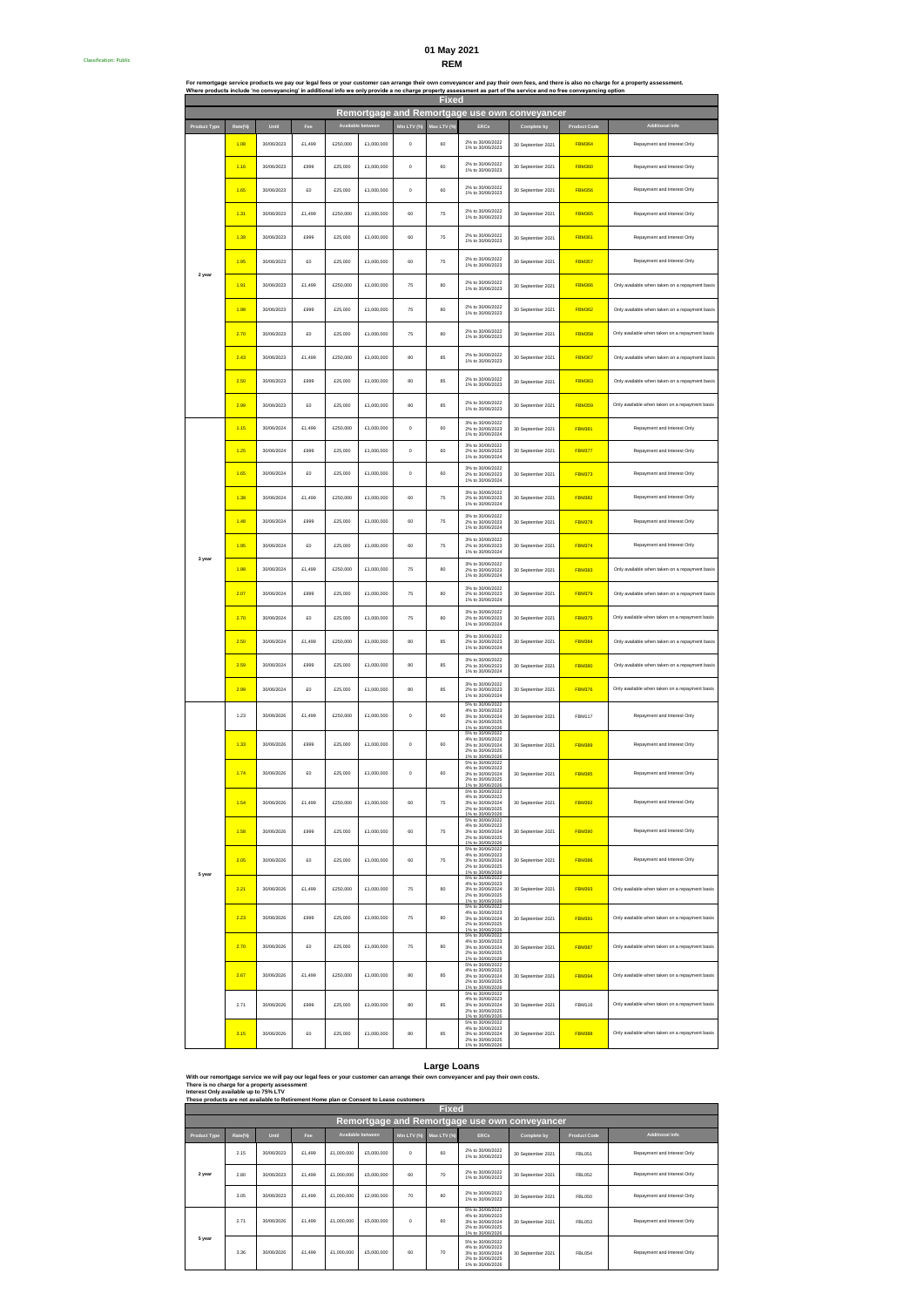г

# **01 May 2021 Self Build FTB**

|                                                                                                                                                                                  | vuun vuun                                                                                                                                                                                  |  |  |  |  |  |  |  |  |  |  |  |  |  |  |
|----------------------------------------------------------------------------------------------------------------------------------------------------------------------------------|--------------------------------------------------------------------------------------------------------------------------------------------------------------------------------------------|--|--|--|--|--|--|--|--|--|--|--|--|--|--|
|                                                                                                                                                                                  | <b>Fixed</b>                                                                                                                                                                               |  |  |  |  |  |  |  |  |  |  |  |  |  |  |
|                                                                                                                                                                                  | <b>First Time Buyer</b>                                                                                                                                                                    |  |  |  |  |  |  |  |  |  |  |  |  |  |  |
| Product<br>Type<br><b>Additional info</b><br>Rate(%)<br><b>Available between</b><br>Until<br>Min LTV (%) Max LTV (%)<br><b>ERCs</b><br><b>Product Code</b><br>Fee<br>Complete by |                                                                                                                                                                                            |  |  |  |  |  |  |  |  |  |  |  |  |  |  |
| 2 year                                                                                                                                                                           | Repayment and Interest Only<br>2% to 30/06/2022<br>£300,000<br>£1,499<br>75<br>30/06/2023<br>£25,000<br>5.31<br>$^{\circ}$<br><b>SBL121</b><br>31 March 2022<br>No MAF<br>1% to 30/06/2023 |  |  |  |  |  |  |  |  |  |  |  |  |  |  |
|                                                                                                                                                                                  | <b>Self Build HMV</b>                                                                                                                                                                      |  |  |  |  |  |  |  |  |  |  |  |  |  |  |

**Fixed**

<u> 1989 - Johann Barnett, mars et al. 1989 - Anna ann an t-</u>

۰

|                        | <b>INGLI</b>     |            |        |                          |            |                               |    |                                      |               |                     |                                       |  |  |  |
|------------------------|------------------|------------|--------|--------------------------|------------|-------------------------------|----|--------------------------------------|---------------|---------------------|---------------------------------------|--|--|--|
|                        | <b>Homemover</b> |            |        |                          |            |                               |    |                                      |               |                     |                                       |  |  |  |
| Product<br><b>Type</b> | Rate(%)          | Until      | Fee    | <b>Available between</b> |            | Min LTV $(\%)$ Max LTV $(\%)$ |    | <b>ERCs</b>                          | Complete by   | <b>Product Code</b> | <b>Additional info</b>                |  |  |  |
| 2 year                 | 5.31             | 30/06/2023 | £1.499 | £25,000                  | £1,000,000 | 0                             | 75 | 2% to 30/06/2022<br>1% to 30/06/2023 | 31 March 2022 | <b>SBL120</b>       | Repayment and Interest Only<br>No MAF |  |  |  |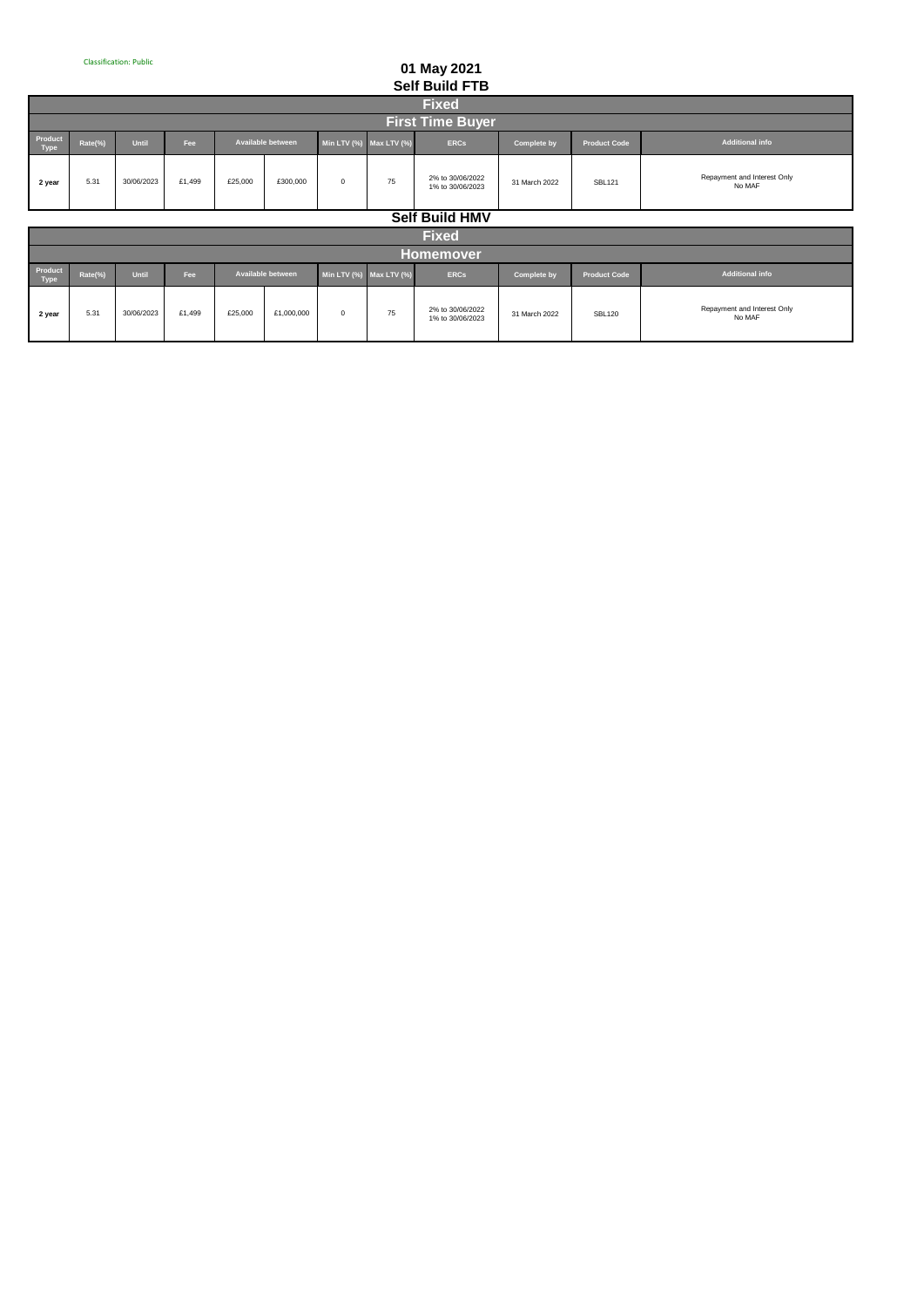### Classification: Public # **01 May 2021 Affordable Housing - Shared Equity (including HTB Equity Loan) and Shared Ownership Schemes HMV**

Products available for Help to Buy 'Equity Loan' scheme<br>These products are not available to Retirement Home plan or Consent to Lease customers

| <b>Fixed</b>        |         |            |      |         |                   |             |            |                                                                                                  |               |                     |                                                |  |
|---------------------|---------|------------|------|---------|-------------------|-------------|------------|--------------------------------------------------------------------------------------------------|---------------|---------------------|------------------------------------------------|--|
| <b>Product Type</b> | Rate(%) | Until      | Fee  |         | Available between | Min LTV (%) | Max LTV (% | <b>ERCs</b>                                                                                      | Complete by   | <b>Product Code</b> | <b>Additional Info</b>                         |  |
|                     | 1.31    | 30/06/2023 | £999 | £25,000 | £500,000          | $\bf{0}$    | 60         | 2% to 30/06/2022<br>1% to 30/06/2023                                                             | 31 March 2022 | FBM321              | Only available when taken on a repayment basis |  |
|                     | 1.63    | 30/06/2023 | £O   | £25,000 | £500,000          | $\bf{0}$    | 60         | 2% to 30/06/2022<br>1% to 30/06/2023                                                             | 31 March 2022 | <b>FBM320</b>       | Only available when taken on a repayment basis |  |
|                     | 1.51    | 30/06/2023 | £999 | £25,000 | £500,000          | 60          | 75         | 2% to 30/06/2022<br>1% to 30/06/2023                                                             | 31 March 2022 | <b>FBL187</b>       | Only available when taken on a repayment basis |  |
| 2 year              | 2.02    | 30/06/2023 | £O   | £25,000 | £500,000          | 60          | 75         | 2% to 30/06/2022<br>1% to 30/06/2023                                                             | 31 March 2022 | <b>FBL185</b>       | Only available when taken on a repayment basis |  |
|                     | 2.23    | 30/06/2023 | £999 | £25,000 | £500,000          | 75          | 80         | 2% to 30/06/2022<br>1% to 30/06/2023                                                             | 31 March 2022 | <b>FBK912</b>       | Only available when taken on a repayment basis |  |
|                     | 2.61    | 30/06/2023 | £O   | £25,000 | £500,000          | 75          | 80         | 2% to 30/06/2022<br>1% to 30/06/2023                                                             | 31 March 2022 | <b>FBK908</b>       | Only available when taken on a repayment basis |  |
|                     | 2.68    | 30/06/2023 | £999 | £25,000 | £500,000          | 80          | 85         | 2% to 30/06/2022<br>1% to 30/06/2023                                                             | 31 March 2022 | <b>FBL188</b>       | Only available when taken on a repayment basis |  |
|                     | 3.01    | 30/06/2023 | £O   | £25,000 | £500,000          | 80          | 85         | 2% to 30/06/2022<br>1% to 30/06/2023                                                             | 31 March 2022 | <b>FBL186</b>       | Only available when taken on a repayment basis |  |
|                     | 1.40    | 30/06/2024 | £999 | £25,000 | £500,000          | $\bf{0}$    | 60         | 3% to 30/06/2022<br>2% to 30/06/2023<br>1% to 30/06/2024                                         | 31 March 2022 | <b>FBM325</b>       | Only available when taken on a repayment basis |  |
|                     | 1.67    | 30/06/2024 | £0   | £25,000 | £500,000          | $\bf{0}$    | 60         | 3% to 30/06/2022<br>2% to 30/06/2023<br>1% to 30/06/2024                                         | 31 March 2022 | <b>FBM324</b>       | Only available when taken on a repayment basis |  |
|                     | 1.83    | 30/06/2024 | £999 | £25,000 | £500,000          | 60          | 75         | 3% to 30/06/2022<br>2% to 30/06/2023<br>1% to 30/06/2024                                         | 31 March 2022 | <b>FBK927</b>       | Only available when taken on a repayment basis |  |
| 3 year              | 2.04    | 30/06/2024 | £O   | £25,000 | £500,000          | 60          | 75         | 3% to 30/06/2022<br>2% to 30/06/2023<br>1% to 30/06/2024                                         | 31 March 2022 | FBL193              | Only available when taken on a repayment basis |  |
|                     | 2.47    | 30/06/2024 | £999 | £25,000 | £500,000          | 75          | 80         | 3% to 30/06/2022<br>2% to 30/06/2023<br>1% to 30/06/2024                                         | 31 March 2022 | <b>FBK928</b>       | Only available when taken on a repayment basis |  |
|                     | 2.67    | 30/06/2024 | £0   | £25,000 | £500,000          | 75          | 80         | 3% to 30/06/2022<br>2% to 30/06/2023<br>1% to 30/06/2024                                         | 31 March 2022 | <b>FBK924</b>       | Only available when taken on a repayment basis |  |
|                     | 2.89    | 30/06/2024 | £999 | £25,000 | £500,000          | 80          | 85         | 3% to 30/06/2022<br>2% to 30/06/2023<br>1% to 30/06/2024                                         | 31 March 2022 | <b>FBL194</b>       | Only available when taken on a repayment basis |  |
|                     | 3.20    | 30/06/2024 | £O   | £25,000 | £500,000          | 80          | 85         | 3% to 30/06/2022<br>2% to 30/06/2023<br>1% to 30/06/2024                                         | 31 March 2022 | <b>FBK925</b>       | Only available when taken on a repayment basis |  |
|                     | 1.48    | 30/06/2026 | £999 | £25,000 | £500,000          | $\pmb{0}$   | 60         | 5% to 30/06/2022<br>4% to 30/06/2023<br>3% to 30/06/2024<br>2% to 30/06/2025<br>1% to 30/06/2026 | 31 March 2022 | <b>FBM329</b>       | Only available when taken on a repayment basis |  |
|                     | 1.69    | 30/06/2026 | £0   | £25,000 | £500,000          | $\bf{0}$    | 60         | 5% to 30/06/2022<br>4% to 30/06/2023<br>3% to 30/06/2024<br>2% to 30/06/2025<br>1% to 30/06/2026 | 31 March 2022 | <b>FBM328</b>       | Only available when taken on a repayment basis |  |
|                     | 1.95    | 30/06/2026 | £999 | £25,000 | £500,000          | 60          | 75         | 5% to 30/06/2022<br>4% to 30/06/2023<br>3% to 30/06/2024<br>2% to 30/06/2025<br>1% to 30/06/2026 | 31 March 2022 | <b>FBL706</b>       | Only available when taken on a repayment basis |  |
| 5 year              | 2.17    | 30/06/2026 | £0   | £25,000 | £500,000          | $60\,$      | 75         | 5% to 30/06/2022<br>4% to 30/06/2023<br>3% to 30/06/2024<br>2% to 30/06/2025<br>1% to 30/06/2026 | 31 March 2022 | <b>FBL705</b>       | Only available when taken on a repayment basis |  |
|                     | 2.52    | 30/06/2026 | £999 | £25,000 | £500,000          | 75          | 80         | 5% to 30/06/2022<br>4% to 30/06/2023<br>3% to 30/06/2024<br>2% to 30/06/2025<br>1% to 30/06/2026 | 31 March 2022 | <b>FBK944</b>       | Only available when taken on a repayment basis |  |
|                     | 2.71    | 30/06/2026 | £0   | £25,000 | £500,000          | 75          | 80         | 5% to 30/06/2022<br>4% to 30/06/2023<br>3% to 30/06/2024<br>2% to 30/06/2025<br>1% to 30/06/2026 | 31 March 2022 | <b>FBK940</b>       | Only available when taken on a repayment basis |  |
|                     | 3.03    | 30/06/2026 | £999 | £25,000 | £500,000          | 80          | 85         | 5% to 30/06/2022<br>4% to 30/06/2023<br>3% to 30/06/2024<br>2% to 30/06/2025<br>1% to 30/06/2026 | 31 March 2022 | <b>FBL200</b>       | Only available when taken on a repayment basis |  |
|                     | 3.24    | 30/06/2026 | £0   | £25,000 | £500,000          | 80          | 85         | 5% to 30/06/2022<br>4% to 30/06/2023<br>3% to 30/06/2024<br>2% to 30/06/2025<br>1% to 30/06/2026 | 31 March 2022 | <b>FBL198</b>       | Only available when taken on a repayment basis |  |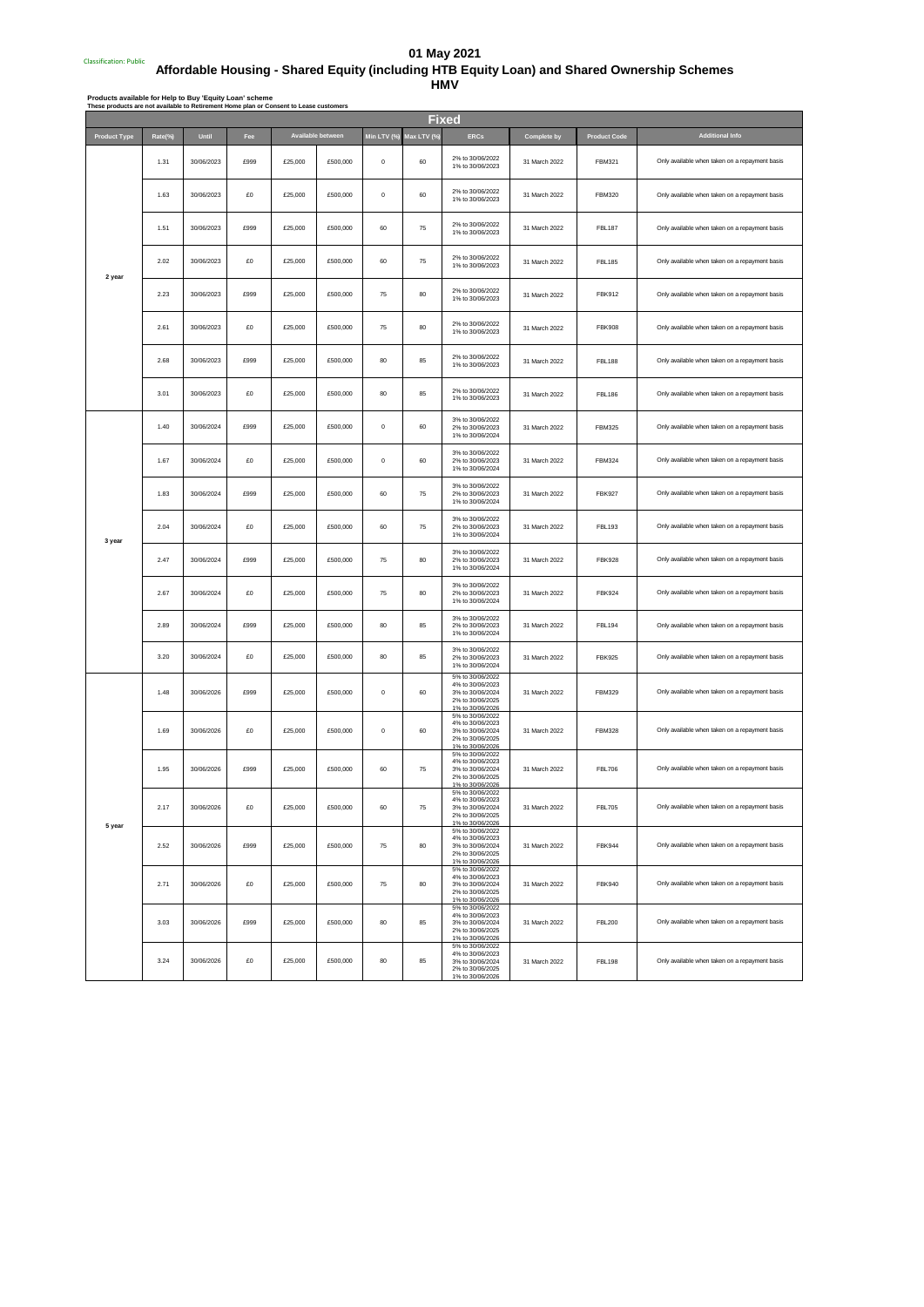# **FTB**

|                     | <b>Fixed</b> |            |      |         |                   |             |             |                                                                                                  |               |               |                                                |  |  |
|---------------------|--------------|------------|------|---------|-------------------|-------------|-------------|--------------------------------------------------------------------------------------------------|---------------|---------------|------------------------------------------------|--|--|
| <b>Product Type</b> | Rate(%)      | Until      | Fee  |         | Available between | Min LTV (%) | Max LTV (%) | <b>ERCs</b>                                                                                      | Complete by   | Product Code  | <b>Additional Info</b>                         |  |  |
|                     | 1.31         | 30/06/2023 | £999 | £25,000 | £500,000          | $\pmb{0}$   | 60          | 2% to 30/06/2022<br>1% to 30/06/2023                                                             | 31 March 2022 | FBM333        | Only available when taken on a repayment basis |  |  |
|                     | 1.63         | 30/06/2023 | £O   | £25,000 | £500,000          | $\mathbf 0$ | 60          | 2% to 30/06/2022<br>1% to 30/06/2023                                                             | 31 March 2022 | FBM332        | Only available when taken on a repayment basis |  |  |
|                     | 1.51         | 30/06/2023 | £999 | £25,000 | £500,000          | 60          | 75          | 2% to 30/06/2022<br>1% to 30/06/2023                                                             | 31 March 2022 | <b>FBL207</b> | Only available when taken on a repayment basis |  |  |
|                     | 2.02         | 30/06/2023 | £0   | £25,000 | £500,000          | 60          | 75          | 2% to 30/06/2022<br>1% to 30/06/2023                                                             | 31 March 2022 | <b>FBL205</b> | Only available when taken on a repayment basis |  |  |
| 2 year              | 2.23         | 30/06/2023 | £999 | £25,000 | £500,000          | 75          | 80          | 2% to 30/06/2022<br>1% to 30/06/2023                                                             | 31 March 2022 | <b>FBK960</b> | Only available when taken on a repayment basis |  |  |
|                     | 2.61         | 30/06/2023 | £0   | £25,000 | £500,000          | 75          | 80          | 2% to 30/06/2022<br>1% to 30/06/2023                                                             | 31 March 2022 | <b>FBK956</b> | Only available when taken on a repayment basis |  |  |
|                     | 2.68         | 30/06/2023 | £999 | £25,000 | £500,000          | 80          | 85          | 2% to 30/06/2022<br>1% to 30/06/2023                                                             | 31 March 2022 | <b>FBL208</b> | Only available when taken on a repayment basis |  |  |
|                     | 3.01         | 30/06/2023 | £O   | £25,000 | £500,000          | 80          | 85          | 2% to 30/06/2022<br>1% to 30/06/2023                                                             | 31 March 2022 | <b>FBL206</b> | Only available when taken on a repayment basis |  |  |
|                     | 1.40         | 30/06/2024 | £999 | £25,000 | £500,000          | $\pmb{0}$   | 60          | 3% to 30/06/2022<br>2% to 30/06/2023<br>1% to 30/06/2024                                         | 31 March 2022 | <b>FBM337</b> | Only available when taken on a repayment basis |  |  |
|                     | 1.67         | 30/06/2024 | £O   | £25,000 | £500,000          | $\mathbf 0$ | 60          | 3% to 30/06/2022<br>2% to 30/06/2023<br>1% to 30/06/2024                                         | 31 March 2022 | FBM336        | Only available when taken on a repayment basis |  |  |
|                     | 1.83         | 30/06/2024 | £999 | £25,000 | £500,000          | 60          | 75          | 3% to 30/06/2022<br>2% to 30/06/2023<br>1% to 30/06/2024                                         | 31 March 2022 | <b>FBK975</b> | Only available when taken on a repayment basis |  |  |
| 3 year              | 2.04         | 30/06/2024 | £0   | £25,000 | £500,000          | 60          | 75          | 3% to 30/06/2022<br>2% to 30/06/2023<br>1% to 30/06/2024                                         | 31 March 2022 | <b>FBL213</b> | Only available when taken on a repayment basis |  |  |
|                     | 2.47         | 30/06/2024 | £999 | £25,000 | £500,000          | 75          | 80          | 3% to 30/06/2022<br>2% to 30/06/2023<br>1% to 30/06/2024                                         | 31 March 2022 | <b>FBK976</b> | Only available when taken on a repayment basis |  |  |
|                     | 2.67         | 30/06/2024 | £0   | £25,000 | £500,000          | 75          | 80          | 3% to 30/06/2022<br>2% to 30/06/2023<br>1% to 30/06/2024                                         | 31 March 2022 | <b>FBK972</b> | Only available when taken on a repayment basis |  |  |
|                     | 2.89         | 30/06/2024 | £999 | £25,000 | £500,000          | 80          | 85          | 3% to 30/06/2022<br>2% to 30/06/2023<br>1% to 30/06/2024                                         | 31 March 2022 | <b>FBL214</b> | Only available when taken on a repayment basis |  |  |
|                     | 3.20         | 30/06/2024 | £O   | £25,000 | £500,000          | 80          | 85          | 3% to 30/06/2022<br>2% to 30/06/2023<br>1% to 30/06/2024                                         | 31 March 2022 | <b>FBK973</b> | Only available when taken on a repayment basis |  |  |
|                     | 1.48         | 30/06/2026 | £999 | £25,000 | £500,000          | $\bf{0}$    | 60          | 5% to 30/06/2022<br>4% to 30/06/2023<br>3% to 30/06/2024<br>2% to 30/06/2025<br>1% to 30/06/2026 | 31 March 2022 | FBM341        | Only available when taken on a repayment basis |  |  |
|                     | 1.69         | 30/06/2026 | £O   | £25,000 | £500,000          | $\mathbf 0$ | 60          | 5% to 30/06/2022<br>4% to 30/06/2023<br>3% to 30/06/2024<br>2% to 30/06/2025<br>1% to 30/06/2026 | 31 March 2022 | FBM340        | Only available when taken on a repayment basis |  |  |
|                     | 1.95         | 30/06/2026 | £999 | £25,000 | £500,000          | 60          | 75          | 5% to 30/06/2022<br>4% to 30/06/2023<br>3% to 30/06/2024<br>2% to 30/06/2025<br>1% to 30/06/2026 | 31 March 2022 | <b>FBL710</b> | Only available when taken on a repayment basis |  |  |
|                     | 2.17         | 30/06/2026 | £0   | £25,000 | £500,000          | 60          | 75          | 5% to 30/06/2022<br>4% to 30/06/2023<br>3% to 30/06/2024<br>2% to 30/06/2025<br>1% to 30/06/2026 | 31 March 2022 | <b>FBL709</b> | Only available when taken on a repayment basis |  |  |
| 5 year              | 2.52         | 30/06/2026 | £999 | £25,000 | £500,000          | 75          | 80          | 5% to 30/06/2022<br>4% to 30/06/2023<br>3% to 30/06/2024<br>2% to 30/06/2025<br>1% to 30/06/2026 | 31 March 2022 | <b>FBK992</b> | Only available when taken on a repayment basis |  |  |
|                     | 2.71         | 30/06/2026 | £0   | £25,000 | £500,000          | 75          | 80          | 5% to 30/06/2022<br>4% to 30/06/2023<br>3% to 30/06/2024<br>2% to 30/06/2025<br>1% to 30/06/2026 | 31 March 2022 | <b>FBK988</b> | Only available when taken on a repayment basis |  |  |
|                     | 3.03         | 30/06/2026 | £999 | £25,000 | £500,000          | 80          | 85          | 5% to 30/06/2022<br>4% to 30/06/2023<br>3% to 30/06/2024<br>2% to 30/06/2025<br>1% to 30/06/2026 | 31 March 2022 | <b>FBL220</b> | Only available when taken on a repayment basis |  |  |
|                     | 3.24         | 30/06/2026 | £0   | £25,000 | £500,000          | 80          | 85          | 5% to 30/06/2022<br>4% to 30/06/2023<br>3% to 30/06/2024<br>2% to 30/06/2025<br>1% to 30/06/2026 | 31 March 2022 | <b>FBL218</b> | Only available when taken on a repayment basis |  |  |

**REM**

ä

**For Shared Equity Remortgages:**

The customer must provide a minimum 10% deposit<br>The Equity Ioan term must be equal to or greater than the mortgage term

**Lending to repay all or part of the Equity Loan is allowed, although other debt consolidation reasons are not allowed** 

For Shared Ownership Remortgages:<br>The maximum LTV for customers remortgaging to Halifax is 90%, and is calculated on the current valuation of their share. The maximum LTV is 90% of the value of the part owned by the custom

|                     | <b>Fixed</b>                 |            |      |         |                   |          |                         |                                      |                    |                     |                                                                                                                                                           |  |  |  |  |
|---------------------|------------------------------|------------|------|---------|-------------------|----------|-------------------------|--------------------------------------|--------------------|---------------------|-----------------------------------------------------------------------------------------------------------------------------------------------------------|--|--|--|--|
|                     | Remortgage - Own Conveyancer |            |      |         |                   |          |                         |                                      |                    |                     |                                                                                                                                                           |  |  |  |  |
| <b>Product Type</b> | Rate(%)                      | Until      | Fee  |         | Available between |          | Min LTV (%) Max LTV (%) | <b>ERCs</b>                          | <b>Complete by</b> | <b>Product Code</b> | <b>Additional Info</b>                                                                                                                                    |  |  |  |  |
|                     | 1.35                         | 30/06/2023 | £999 | £25,000 | £500,000          | $\Omega$ | 60                      | 2% to 30/06/2022<br>1% to 30/06/2023 | 30 September 2021  | <b>FBM400</b>       | £250 Cashback<br>Repayment and Interest Only<br>Includes free valuation but no free legals - customer must<br>instruct own conveyancer                    |  |  |  |  |
| 2 year              | 1.60                         | 30/06/2023 | £999 | £25,000 | £500,000          | 60       | 75                      | 2% to 30/06/2022<br>1% to 30/06/2023 | 30 September 2021  | <b>FBM401</b>       | £250 Cashback<br>Repayment and Interest Only<br>Includes free valuation but no free legals - customer must<br>instruct own conveyancer                    |  |  |  |  |
|                     | 2.73                         | 30/06/2023 | £999 | £25,000 | £500,000          | 75       | 85                      | 2% to 30/06/2022<br>1% to 30/06/2023 | 30 September 2021  | <b>FBM402</b>       | £250 Cashback<br>Only available when taken on a repayment basis<br>Includes free valuation but no free legals - customer must<br>instruct own conveyancer |  |  |  |  |